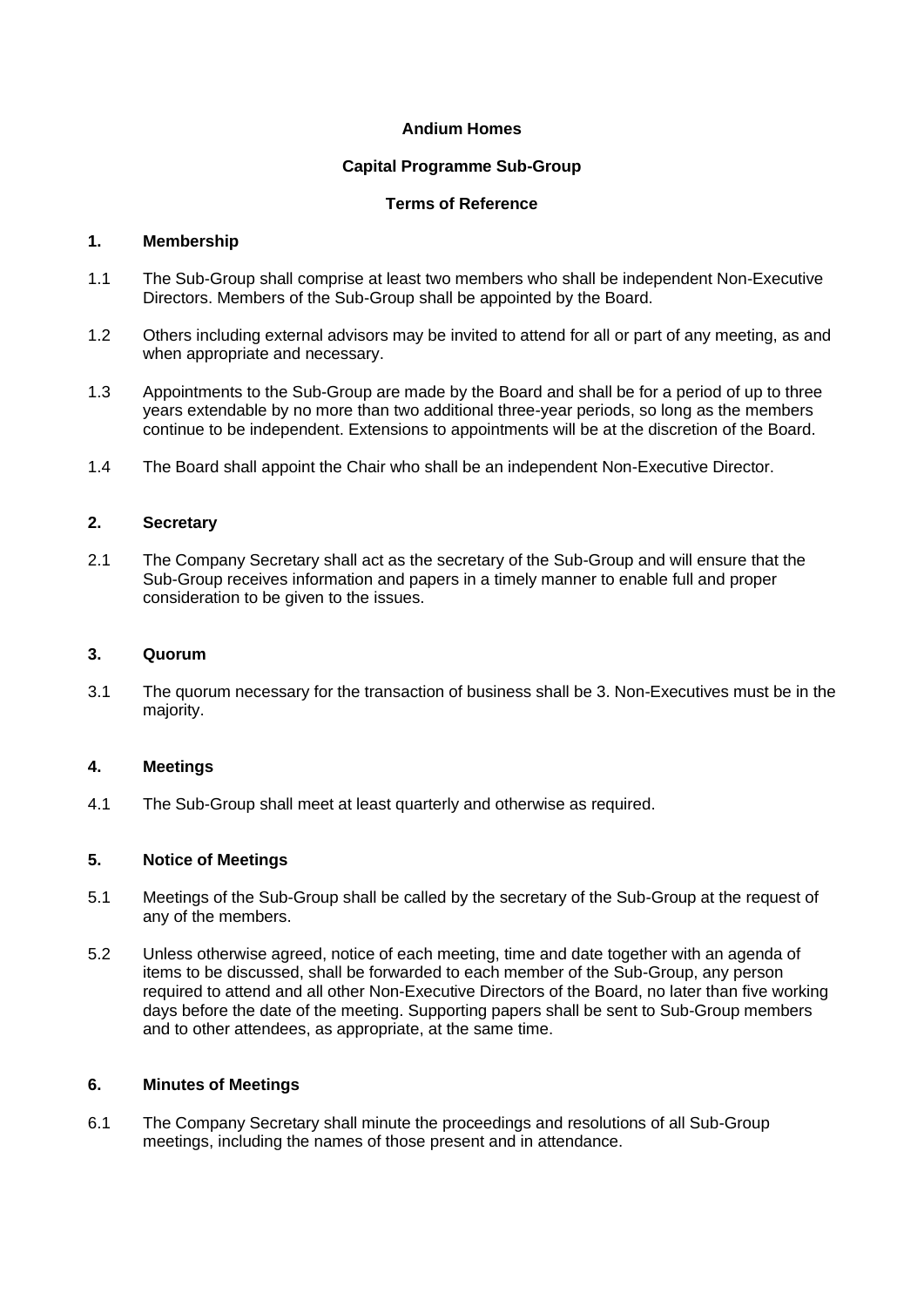6.2 Draft minutes of Sub-Group meetings shall be circulated promptly to all members of the Sub-Group. Once approved, minutes should be circulated to all other members of the Board unless in the opinion of the Sub-Group Chair it would be inappropriate to do so.

## **7. Annual General Meeting**

7.1 The Sub-Group Chair should attend the AGM to answer any shareholder questions on the Group's activities.

## **8. Duties**

The Sub-Group shall:

- 8.1. With regards to the Capital Project Programme:
- 8.1.1. Review and recommend to the Board a Strategic Portfolio Review for all tangible property assets owned by the Company, ensuring this is reviewed periodically in line with best asset management practice and addresses the key objectives within the Company's Corporate Strategy.
- 8.1.2. Review and recommend to the Board a Capital Project Programme for all capital projects, ensuring this is maintained for the prevailing Strategic Business Plan period, having fully considered the scale, scope, constraints, dependencies and impact to Clients, the Company and external partners.
- 8.1.3. Review and recommend to the Board a Capital Project Programme Forecast on a quarterly basis ensuring this is produced in a timely fashion to enable reporting obligations to the Guarantor to be met.
- 8.1.4. Having regard to the company's risk appetite, tolerance and strategy as determined by the Board, review the risks and opportunities presented by the Capital Project Programme and advise the Board of any new or emerging significant risks or opportunities.
- 8.2. With regards to individual Capital Projects:
- 8.2.1. Review feasibility studies for mandated capital projects, considering the policy implications in respect of: • Client experience and satisfaction • Whole life Property performance • Value for Money (including land value) • Sustainability • Design, innovation and continual improvement • Risk and recommend to the Board for approval or approve under delegated provisions those that remain aligned with Company strategic objectives.
- 8.2.2. Review the proposed contractual arrangements for delivery of significant capital projects and recommend to the Board for approval or approve under delegated provisions those that remain aligned with Company strategic objectives.
- 8.3. With regards to Company strategy for capital projects:
- 8.3.1. Receive proposals for innovation or improvements in the design, specification or value for money or Housing capital projects and recommend to the Board for approval or approve under delegated provisions those that align with Company strategic objectives.
- 8.4. Consider other matters of concern to Clients, the Guarantor or Stakeholders and ensure these are addressed in Capital Projects.